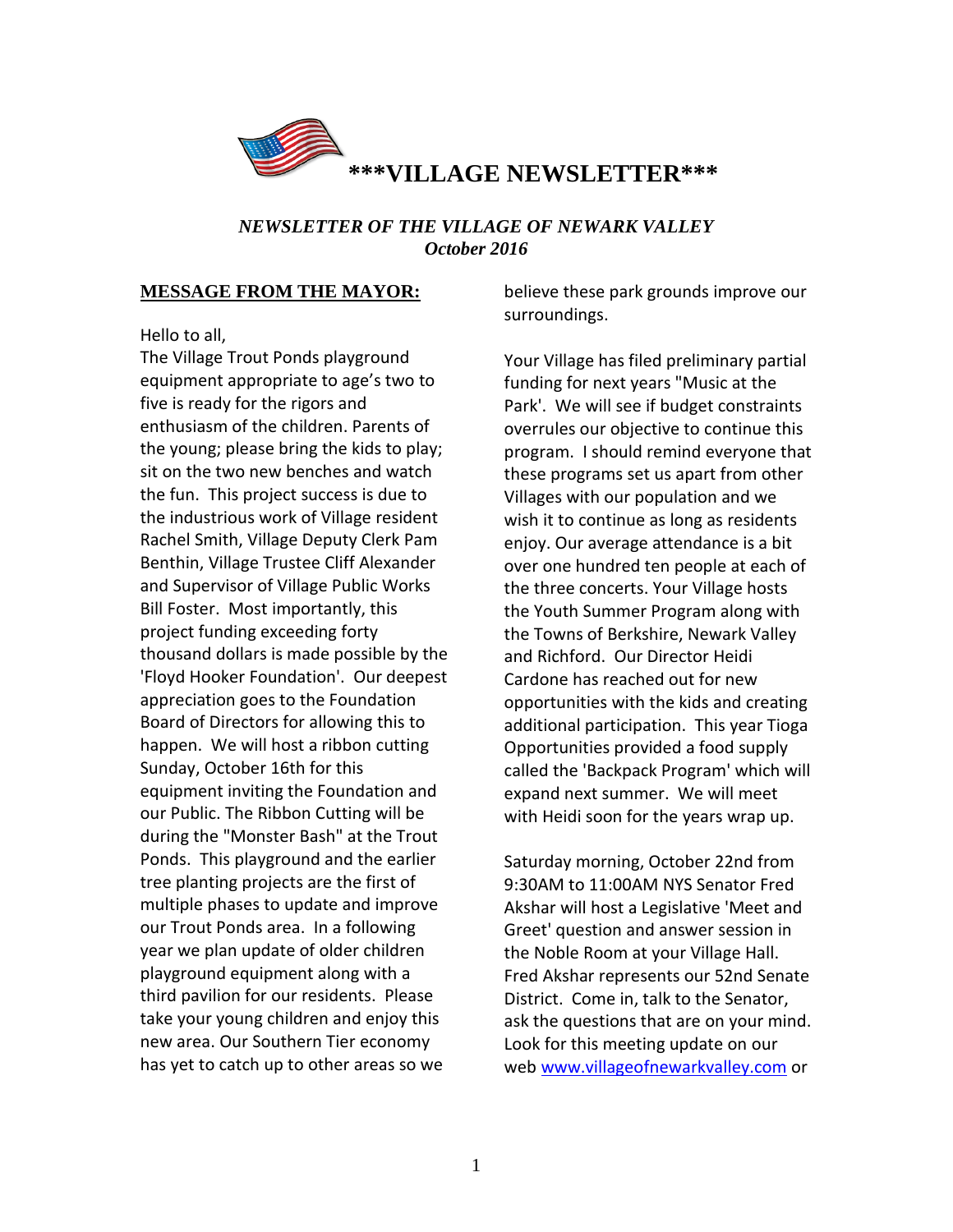Facebook: Village of Newark Valley as we draw closer to October 22nd.

Early last spring I announced a Federal grant award to your Village administered through NYS Department of Transportation. The 'safe to school' project for the west side of Whig Street assured federal highway funding and a portion due by the landowners along the way. In early Spring I did begin search for additional grants to cover the landowner cost. Two weeks ago we did receive funding award for the full landowner stipend. Your Village will begin the bid process for early next year installation. When this project is complete; we will begin federal highway grant searches once again. It is too early for the Trustees and Sidewalk Committee to determine the walkways most in need; however, we will report and proceed. I have mentioned before that our funding searches, grant writing and report filings do take many hours of your Mayor and Office. I share with all of you; our successes however; I do not share those times we do not succeed. Our success rate is substantial and that is what you pay us for.

I did mention our one half million dollar funding initiative for demolition of the Five Clinton Street Ladder Factory. This Restore NY 2016 project was due October 3rd and we did submit our request along with over two hundred other communities requesting those same awards. We will see how it goes and report when Empire State Development responds.

You may remember from our Village Summer Newsletter and the Autumn

Town of Newark Valley Supervisor's letter to the public that we are discussing snowplowing, salt/sand road review with the Town of Newark Valley. Those discussions continue. Village Trustee Cliff Alexander, Town Councilman Joe Tomazin, Town Supervisor Stu Yetter and your Mayor will report to our Boards with the eventual actions and report to the community. Services to community are somewhat predicated on the greater good to all.

In early summer NYS Comptrollers visited the Village and completed their Audit of Operations and Finance. We have not received their final review; however, early indication is very positive. I believe our taxpayers will be very pleased with the Audit compilation and review recommendations. In case you wonder; your Village does not hold on to bundles of your money and our Fund Balances are within Comptroller guidelines. When the Comptrollers allow, we will post those results on our website

[www.villageofnewarkvalley.com](http://www.villageofnewarkvalley.com/)

The Sunday morning, September 11th memorial on the Village Green was a wonderful spiritual event hosted by Pastor Ben and our First Baptist Church. Speakers from our Fire Department, Church and Village were a Joyful noise.

Our Village Office is open 9AM to 5PM Monday through Thursday and Friday 9AM to Noon. We now provide hunting, trapping and fishing licenses to all. Our clerks inform me we will accept credit and debit card payment along with the more normal cash or check.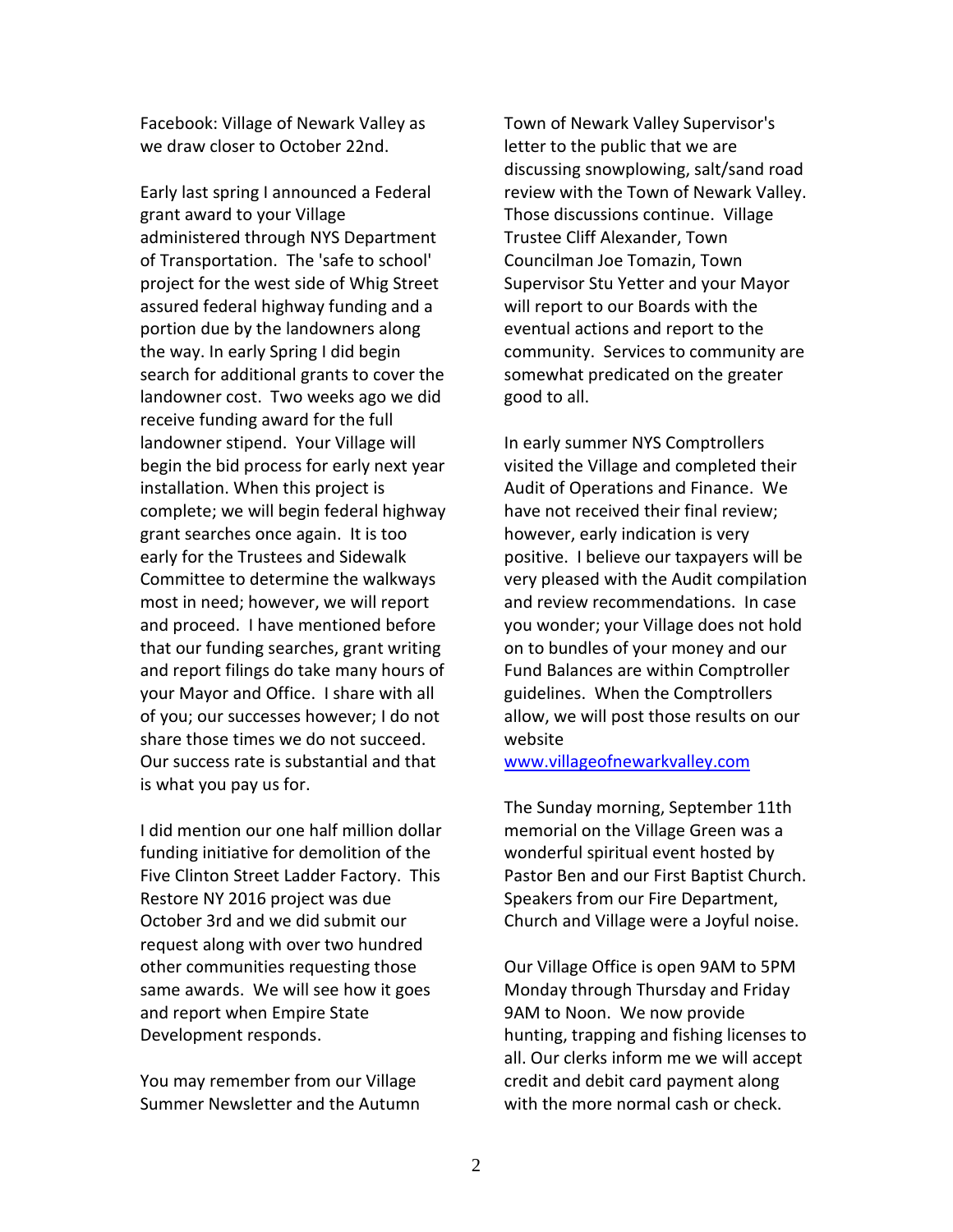We have on display 'New York State Hunting & Trapping' magazines along with 'NY Freshwater Fishing Guides' for your reading pleasure. Counter Clerk 'Kathy' states; the purchase takes about two minutes, which is much less time than sighting your first deer. Certainly, much more convenient than going over the hill to sporting outlets.

Numerous landowners or tenants in your Village have one or more unregistered or junk (distressed) vehicles on properties. We have worked with those involved and basically; it is not as successful as it should be. Property upkeep or lack of property upkeep impacts our neighborhoods. Please understand, Code Enforcement court action is necessary and we will proceed in that manner. One of our many priorities is 'property maintenance' so we have and will ticket when necessary. We believe residents should not negatively impact their neighbors through lack of property maintenance. We hope those not in compliance will learn from these words.

Newark Valley Historical Society Apple Festival at the Bement Billings Farmstead, Stoughton's Farm Corn Maze and Autumn Festivities, October 16th Monster Bash at the Trout Ponds and the December 10th Holiday Magic...those fun things to enjoy in the Valley. These events make us the unique area we believe it to be.

Our wish for safe journey to all, *Jim Tornatore Mayor*

### **CLERK'S REPORT**:

Fall is beautiful! Enjoy watching the leaves change colors.

We just went through a complete audit from the State Comptroller's Office (four weeks' worth) and awaiting results. When we receive the results they will be placed on our village website and available in the village office for your review.

We will soon begin preparing our **budget** for the 2017-18 fiscal year (March 1, 2017 – February 28, 2018). We will have a public hearing before the adoption of the budget, which will be sometime in January. Watch the website, Facebook, or the Tioga County Courier for dates.

**Taxes** will be returned to the County on November  $1<sup>st</sup>$ . Taxes must be in the correct amount, including penalties, and into the village office no later than the close of October  $31<sup>st</sup>$ . Please call the village office for the correct amount due. If the amount is incorrect we cannot accept it. If your taxes go back to the county they will be added to your next town tax bill.

The village office has been busy filing for the RESTORE NY grant and DASNY application. These grants are very time consuming, but also rewarding as we know we are saving taxpayers' dollars while doing so!

As you know, we now offer Hunting/Fishing licenses. Our office hours are Monday – Thursday 9AM to 5PM, and Fridays 9AM to noon.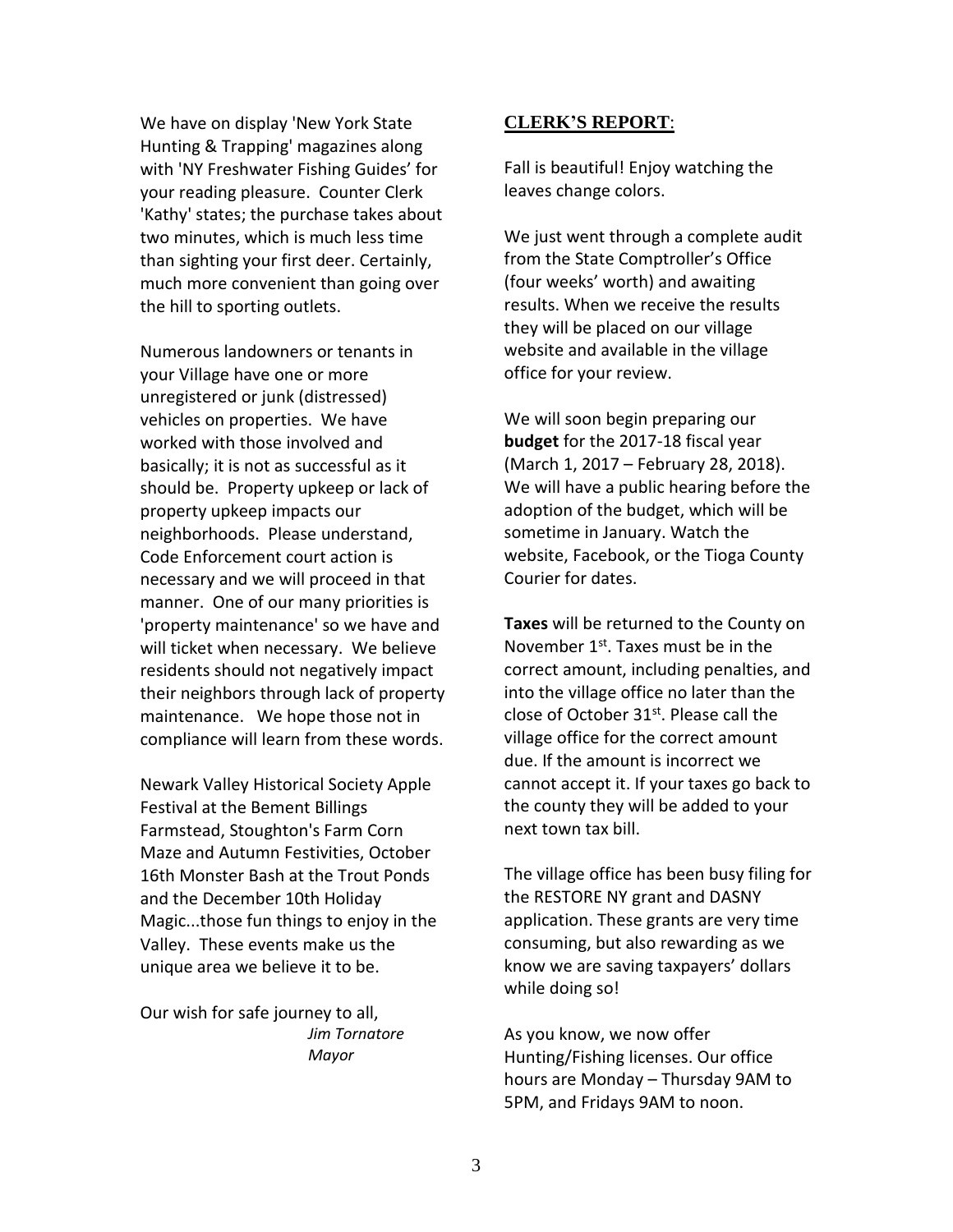We will be planning the Joint Youth Recreation Program meeting sometime in October. The joint program consists of the Village of Newark Valley and the Towns of Newark Valley, Berkshire, and Richford.

Pam Benthin, Deputy Clerk/Treasurer and I attended the NYCOM (New York Conference of Mayors) Fall Training School for City and Village Officials, and again brought back some good information. Things are constantly changing, and being added to our reporting requirements; therefore, requiring us to attend these trainings to keep updated of all the changes that take place. We can quickly fall behind if we do not attend!

Watch for our next newsletter in January 2017!!! Happy Holidays, and Happy New Year!

*Mertie Pozzi*

### **CLEANUP & BRUSH AND LEAVES**

| <b>Brush</b> | Leaves       |
|--------------|--------------|
| October 18th | October 19th |
| November 1st | November 2nd |

### **PUBLIC WORKS REPORT:**

The DPW has been busy this summer, with only two employees, we were still able to remove the buildup of gravel in Slosson creek to help avoid any flooding on Brook St. The DPW was able to finish the road work for the summer even with many scheduling delays. The Trout Pond Park play ground is under construction now so it

will probably be ready before you read this. Regular mowing and maintenance was completed and vehicle maintenance is being worked on for the coming winter months, sanders will be installed in October and plows will be tested. As a reminder winter parking will start on November 1<sup>st</sup> and last till April  $1^{st}$ . No parking on Highway, Private or public roads, Municipal parking lots and Park St. in the Village of Newark Valley between 12:00 midnight to 6:00 am. All will be towed at owner's expense and/or ticketed.

The water department has been on an as needed basis until the full staff is available, then we will be flushing hydrants and testing valves and water pressure; we have been able to monitor water loss to insure that no leaks have developed and checking well water depths to be sure our residents don't have problems. At this time our well water depth has not changed regardless of the lack of rain or water in the creek. It is still advisable to monitor your use of water and decrease whenever you can.

The recyclables are still showing up in the Monday garbage, so please sort out the recyclables and put them out on Friday morning for Taylor truck, contact Taylor at 687-6710 with questions. You can recycle everything from paper plates, magazines, newspapers to store bags, cans and bottles with no deposit on it.

> Thank You,  *Bill Foster DPW Supervisor*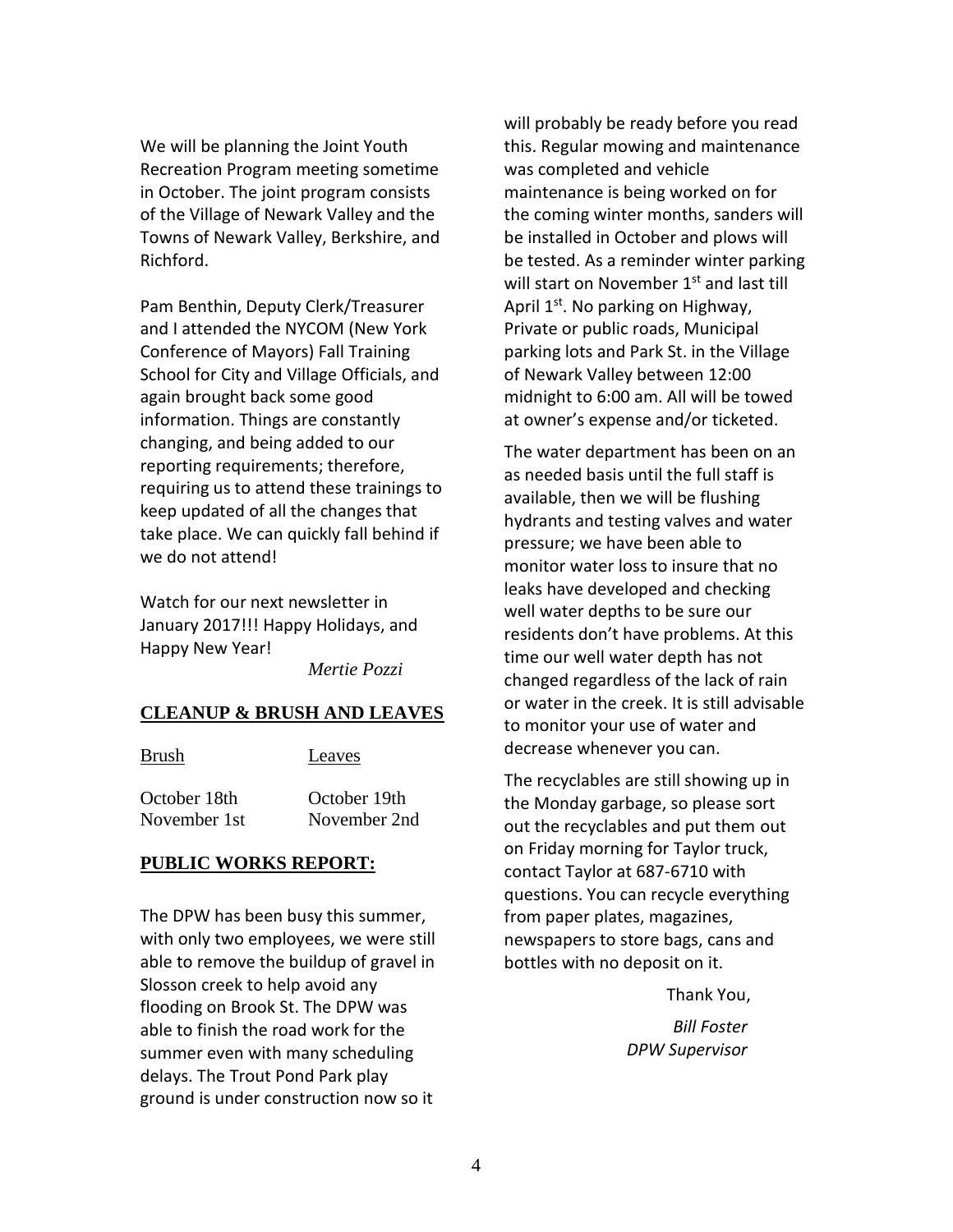## **CODE ENFORCEMENT:**

With sales of homes occurring, and with the Fall season, new and current owners are coming in and getting permits for renovations pre-winter. Many good questions have been received via Code email at [vonvcode@stny.rr.com,](mailto:vonvcode@stny.rr.com) and by phone at 642-8686….so kudos to those do-it-yourselfers out there tackling projects large and small. Any contractor hired will be asked to have insurance information faxed to the office to attach to the permit application, that either the owner or contractor can complete. Recreational fires continue in fire pits. Reminder that no painted material or treated wood (hazardous chemicals released), no brush/leaves or household garbage can be burned. Fire pits are to be no more than three (3) foot by three (3) foot area and can be manufactured or self-built. As always, common sense prevails when using with regard to wind conditions; a nearby bucket of dirt or water or water hose is a good idea too….better safe than sorry. LESS letters are going out to property owners for property maintenance, i.e. lawn mowing, as owners are mowing timely! This office is sending letters and bills on vacant properties as well. Reminder that mowing/weed cutting by Dept. of Public Works can be sizeable, as bills include labor (one hour minimum) and equipment used. Letters are also being sent for unregistered vehicles. Per Village Code, only one unregistered vehicle allowed on a property at one time. There is a 30 day form FREE of CHARGE to have vehicle in order to repair, or to sell. After 30 days, there is a permit for 3

MONTHS that costs \$25 if repair and/or sale will take longer. The bottom line is that court action will happen for those who do not comply, with fines and/or removal.

So keep calling and emailing your questions. Believe me, office staff will locate me in the field via email or text! Every effort is made to get back to you within 24 hours.

> *Scott Kasmarcik Code Enforcement Officer*

# **ARTISTIC EXPRESSIONS AT THE TROUT PONDS:**

A great time was had by many on three separate weekends this summer. We were fortunate to have three wonderful bands entertain both Village and non-Village residents of all ages. Thank you to all who came and were entertained while enjoying our beautiful Trout Ponds.

We are hoping to be able to continue this tradition next year. We are actively working on obtaining funding.

These projects are made possible, in part, with public funds administered by The ARTS Council of the Southern Finger Lakes and funded by the New York State Council on the Arts.